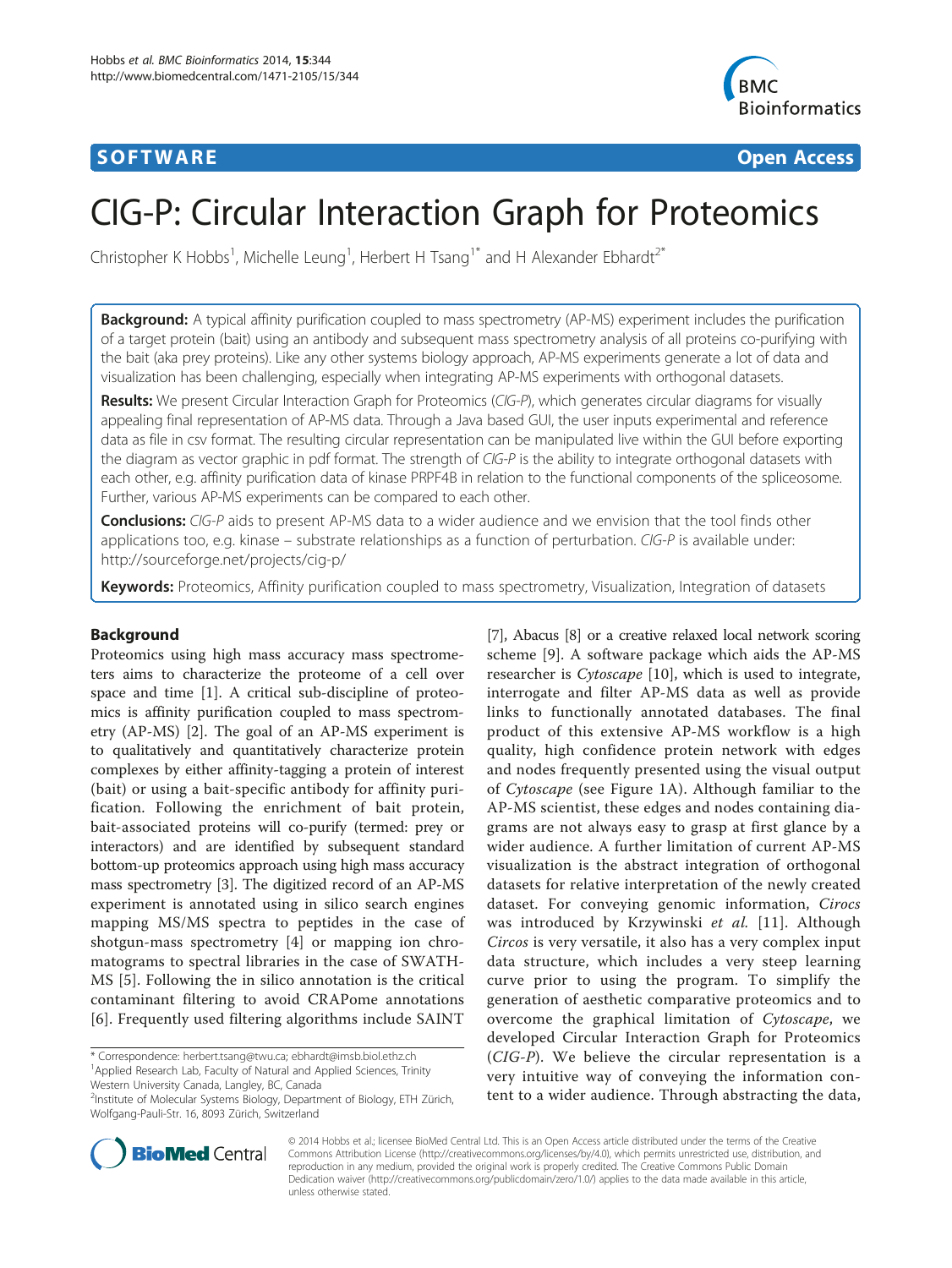Q9Y2V 1791ס Q1536 Q96SB4 Q1662 Q1456 P0862  $Q$ 1324 Q0108 3Q9UQ35 P62995 P<sub>1194</sub> P6132 **BUK**  $\sqrt{2}$  $\, {\bf B}$ Ċ SRPK1  $s_{m_{\rho_n}}$ U<sub>1 SNRNP</sub> U2 snR **TIS DE 16 SIRRNE**  $\mathbf c$ srok1 ppi Figure 1 (See legend on next page.)

 $\boldsymbol{\mathsf{A}}$ 

38919 01342

7549

NA<sup>®</sup>

 $9Y5S$ 9 $0079$ 

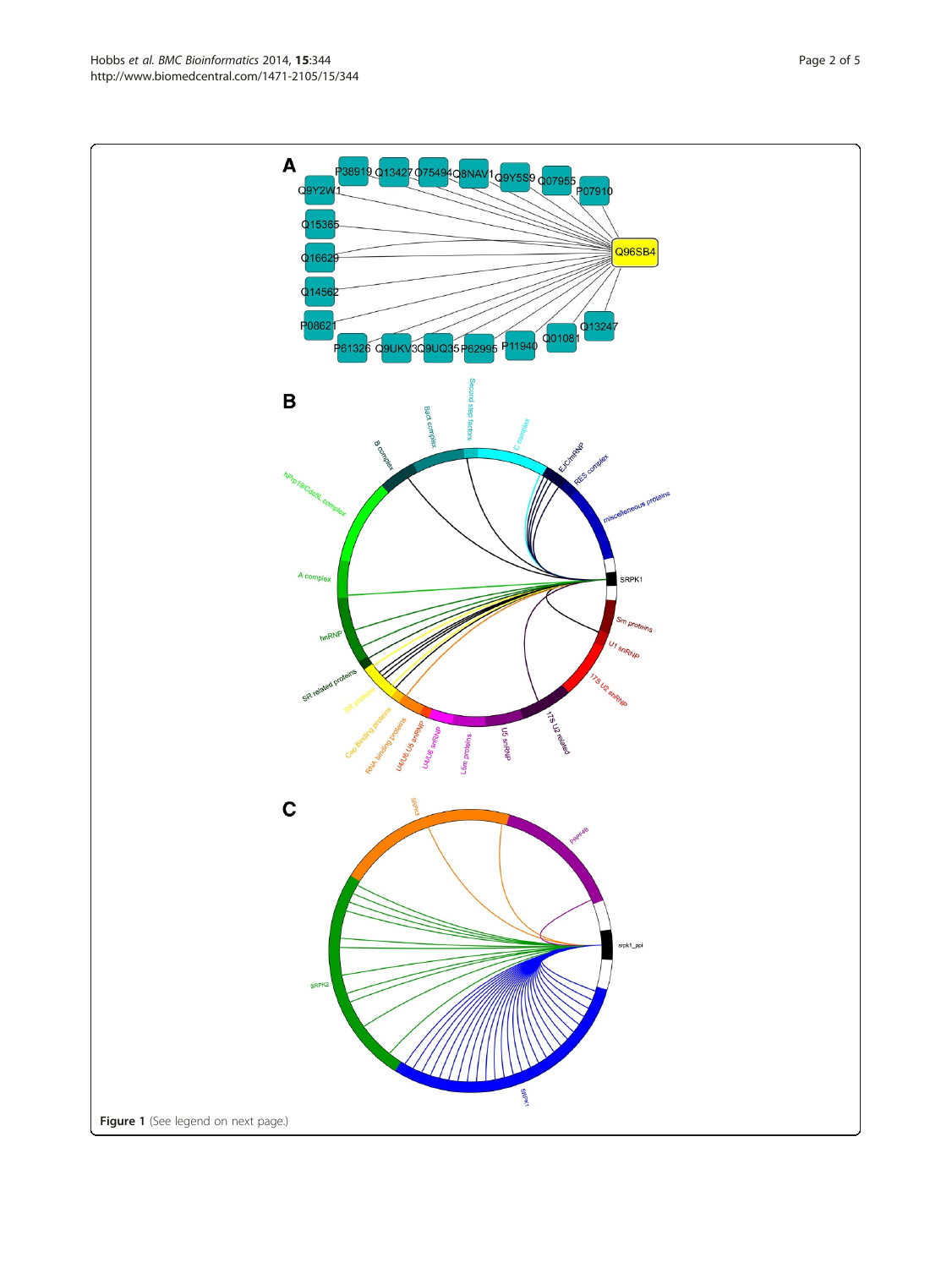#### <span id="page-2-0"></span>(See figure on previous page.)

Figure 1 CIG-P circular diagram. On the outer circle, all protein reference sets are placed, separated by color. The width of the colored sections is proportional to the number of proteins they encompass. As scale, the white sections have a width of 3 proteins. A) AP-MS data displayed in circular layout in cytoscape. B) The AP-MS dataset is projected onto a functionally annotated protein dataset. The interactors of SRPK1 were drawn in colored arcs while the kinase substrate data was drawn in black arcs. As seen, the interactors and kinase substrates of SRPK1 are specific to sub-complexes of the spliceosome (see main text for discussion). C) Lenticular function CIG-P diagram (reappearance filtering ON) comparing the interactors of four kinases to interactors of SRPK1. From the black section of SRPK1 (bait protein), colored arcs are drawn representing the high quality protein-protein interactions found in each AP-MS experiment. As seen from the diagram, interactors of SRPK1 and SRPK2 are similar, while SRPK3 and PRPF4B show distinct differences in their interactome.

we further hypothesize that scientist will be able to easier interpret their high quality, high confidence protein networks data.

## Implementation

For generating circular diagrams, we developed an intuitive Java based graphical user interface termed CIG-P which uses three input files: an experiment file containing the actual AP-MS experiment, a reference file containing a dataset to which the experiment is compared to and lastly a RBG color scheme (see Additional files [1](#page-3-0), [2, 3, 4](#page-3-0), [5](#page-3-0) for examples). In detail, the experiment file contains three comma delimited columns. The first column contains a unique string identifying the bait protein, the second column contains a coding if the drawn arc should be colored ('ppi') or black ('ivtk'), while the third column contains a unique string identifying the prey proteins. The reference file is also comprised of three comma delimited columns whereby columns 1 and 3 are of descriptive nature, while column 2 contains a unique protein identifier string and will be mapped to column 3 of the experiment file. In our case, we use unique uniprot IDs to be consistent within the dataset. The reference file also defines *protein* sets which are identified similar to the FASTA format initiating the *protein set* with an '>'. Lastly, the color scheme is coded in a highly customizable comma delimited RBG format. The number of colors is dependent on the dataset ideally one color per protein set should be used. In case the *protein sets* defined in the reference file outnumber the colors listed in the color scheme, latter will be cycled until all protein sets are colored. Knowing the RBG color code of each protein set will also make subsequent integration of CIG-P diagrams into presentations easier, as add-on fonts or drawings can take advantage of matching colors. More details on the organization of these files can be found in the (Additional file [2\)](#page-3-0) User\_Manual.

## Results and Discussion

The output of CIG-P is a circular diagram. On the outer circle of the diagram, both the reference protein sets and the bait protein are placed, latter is flanked by white spaces serving as separator and scale as each white space

is proportional to three proteins. The interactions defined in the experiment file are drawn as arcs in the center of the circle (see Figure 1B and C). We believe this layout is quite intuitive and conveys the nature of an AP-MS experiment, whereby all interactions represented by arcs originate from the bait protein. The initial default settings of circle size and arc thickness can be adjusted using the controls in the top left of the CIG-P's graphical user interphase. Also, new experiment, reference or color schemes can be loaded live into the newly drawn circular diagram. Following below, we present two distinct applications of CIG-P: first the quick visualization of various AP-MS experiments to each other, while the second application focuses on the visual integration of orthogonal proteomics datasets.

For the lenticular function CIG-P diagram, the protein sets in the reference input file are defined as high confidence prey proteins of individual baits, comparing multiple baits with each other. Alternatively, each *protein set* can be defined as set of high-confidence prey proteins per condition of the same bait where the cellular system underwent a perturbation. For example, the primary protein set is defined as the prey proteins of a particular bait when the cellular system is treated with the carrier, while all subsequent *protein sets* are the prey proteins upon stimulating the cellular system with a particular chemical compound. The resulting series of CIG-P circular diagrams will rapidly visualize the changes in the interactome of the bait as a function of perturbation.

CIG-P is also equipped with a reappearance mapping function. If turned OFF, only the first instance of a match is mapped and displayed as arc. The reappearance function OFF can be useful in the above mentioned scenario of a perturbed cellular system whereby the primary *protein* set contains all prey proteins of the control, while all other protein sets contain prey proteins under perturbation. This set up allows for visualizing which prey proteins are new compared to the control AP-MS experiment (see Additional file [1](#page-3-0): Figures S7-S10). On the other hand, with the reappearance function ON all interactions are redundantly drawn, which is important if multiple reference protein sets contain the same protein, e.g. if a certain protein belongs to multiple functionally annotated protein complexes (see Application of CIG-P below).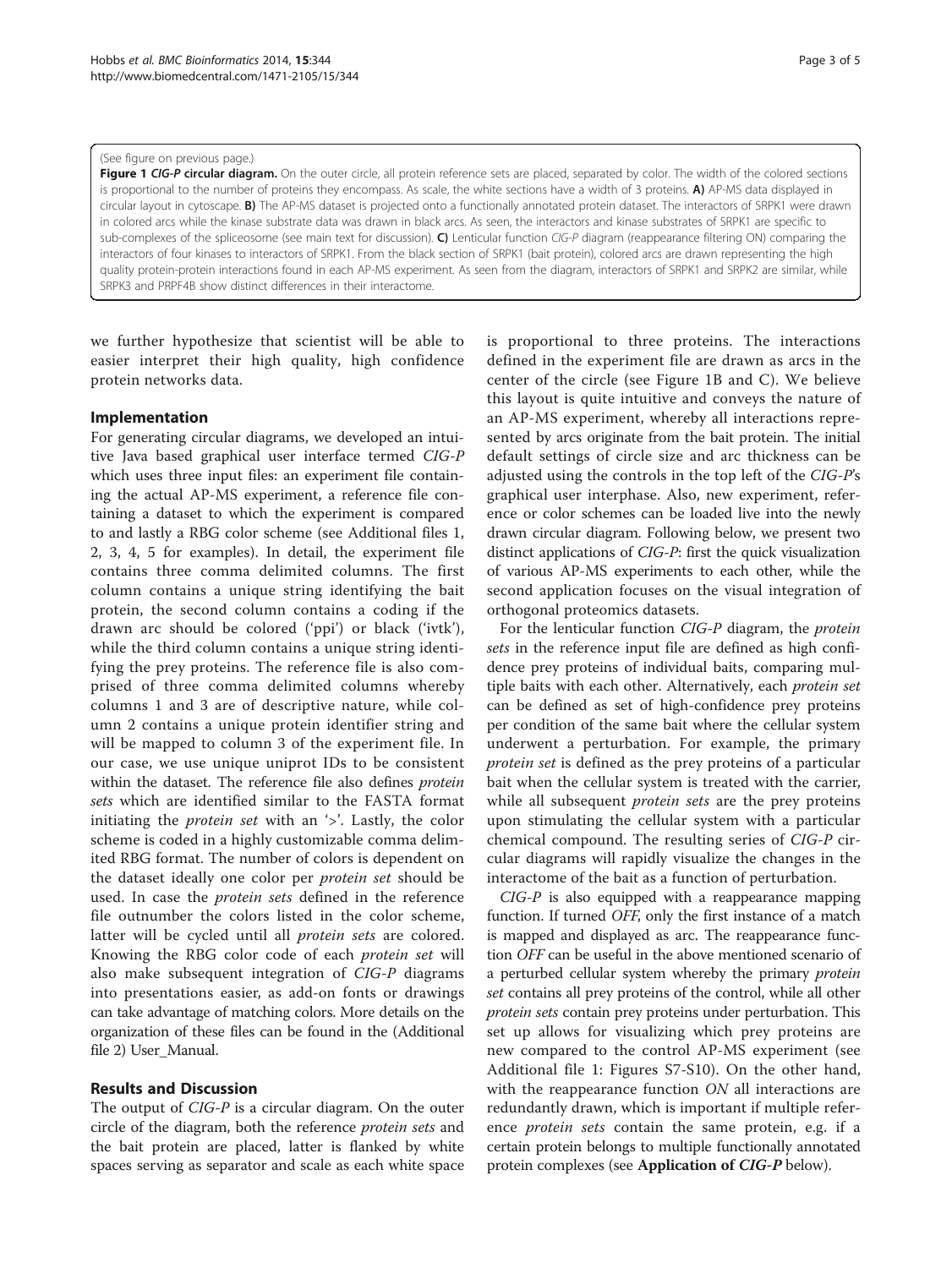<span id="page-3-0"></span>Great insight into individual AP-MS experiments can be gained by projecting the newly generated data onto orthogonal proteomics datasets. Orthogonal datasets could include native protein complex fractionation techniques [[12](#page-4-0)] or functional fractionations and annotations of super-complexes, such as the ribosome, proteasome or spliceosome [[13](#page-4-0)]. Using this type of higher order annotation, the individual AP-MS experiment is immediately placed into a wider context for rapid interpretation of the data at hand.

To demonstrate the functionality of CIG-P, we visualize data of a published dataset [\[14\]](#page-4-0) and draw conclusions from our circular diagrams which were not mentioned in the original publication, supporting our initial motivation that abstract visualization can guide scientists to establish new working hypothesis.

The original dataset [[14\]](#page-4-0) encompasses the interactome of the CMGC clade of kinases. Four members of this CMGC clade show many interactions with splicing related proteins. Hence, we will focus on these four kinases: SRPK1 (Uniprot ID: Q96SB4), SRPK2 (P78362), SRPK3 (Q9UPE1) and PRPF4B (Q13523). Although, all kinases mentioned are associated with the splicosome, latter is an extremely dynamic ribonucleic complex catalyzing the excision of exons from a primary messenger RNA. To visualize that some of these kinases with overlapping prey proteins, we used the lenticular function of CIG-P and defined as protein sets (reference file) the preys associated with each kinase. When loading the experiment file of SRPK1 in the non-redundant mapping mode, all 26 interactors are visualized (Additional file 1: Figure S2). To immediately visualize the overlap of the SRPK1 interactome with the prey proteins of the other kinases, the reappearance function of CIG-P was turned on (Additional file 1: Figure S7). From the redundant circular diagram it is apparent that SRPK1 and SRPK2 share a lot of prey proteins, while SRPK3 and PRPF4B have a distinct interactome.

To illustrate the distinct nature of PRPF4B its experiment file is loaded into CIG-P from the graphical user interface. It is apparent from the circular representation (see Additional file 1: Figures S5 and S10) that PRPF4B has a distinct interactome presumably acting on a subset of spliceosomal proteins within the splicing cascade.

To follow up on commonalities and differences of these four kinases with spliceosomal prey proteins, we set as reference list a *protein set* derived from extensive functional fractionation of some 300 spliceosomal proteins [[13\]](#page-4-0). The projection of AP-MS data onto an orthogonal proteomics dataset allows scientist to place the AP-MS data into context (see Figure [1B](#page-2-0)). As already established in the lenticular function CIG-P, SRPK1 and SRPK2 share largely an overlapping network of interactors throughout the splicing cycle, except a complete lack of interactors from the tri-snRNP (U5.U4/U6) (see Additional file 1: Figures S15 and S16). On the contrary, PRPF4B almost exclusively interacts with tri-snRNP associated proteins (see Additional file 1: Figure S18). From the lenticular function CIG-P analysis it was expected that the interactors were quite dissimilar, however, projecting the AP-MS dataset onto an orthogonal functionally fractionated proteomics dataset allows for a rapid functional annotation and visualization of these differences.

Besides rapid comparison of different kinase interactors, integration of orthogonal proteomics datasets, CIG-P can also serve to create new working hypothesis: for SRPK1 and SRPK2 not only the prey proteins were determined, but also the in vitro kinase substrates [[14](#page-4-0)]. Hence, we took advantage of CIG-P's function to either draw colored or black arcs (as defined in the experiment file). We define colored arcs as protein-protein interactions and black arcs as protein kinase substrates (see Figure [1](#page-2-0)B). In the case of SRPK1 we postulate that the kinase binds to 17S U2 related proteins and phosphorylates a U1 snRNP protein, presumably promoting a dynamic transition at the onset of the splicing process.

## Conclusions

CIG-P assists the molecular systems biologist with AP-MS data to rapidly interrogate the high quality high confidence AP-MS prey protein dataset. Various AP-MS experiments can be compared to each other, while the integration of AP-MS data with orthogonal proteomics datasets allows the generation of statements with biological context and intuitive images suitable for a wide audience.

## Availability and requirements

Project name: CIG-P Circular Interaction Graph for Proteomics

Project home page: [http://sourceforge.net/projects/](http://sourceforge.net/projects/cig-p/) [cig-p/](http://sourceforge.net/projects/cig-p/)

Operating system: Platform independent

Programming language: Processing

Other requirements: Java version Java7v45 License: GNU GPL

Any restrictions to use by non-academics: N/A

Source code is available upon request from herbert. tsang@twu.ca.

## Additional files

[Additional file 1:](http://www.biomedcentral.com/content/supplementary/1471-2105-15-344-S1.pdf) Supporting Figures S1-S18. [Additional file 2:](http://www.biomedcentral.com/content/supplementary/1471-2105-15-344-S2.pdf) User Manual for CIG-P. [Additional file 3:](http://www.biomedcentral.com/content/supplementary/1471-2105-15-344-S3.csv) Colour\_rb.csv (colors). [Additional file 4:](http://www.biomedcentral.com/content/supplementary/1471-2105-15-344-S4.csv) Complex\_resolved.csv (background). [Additional file 5:](http://www.biomedcentral.com/content/supplementary/1471-2105-15-344-S5.csv) SRPK1.csv (experiment).